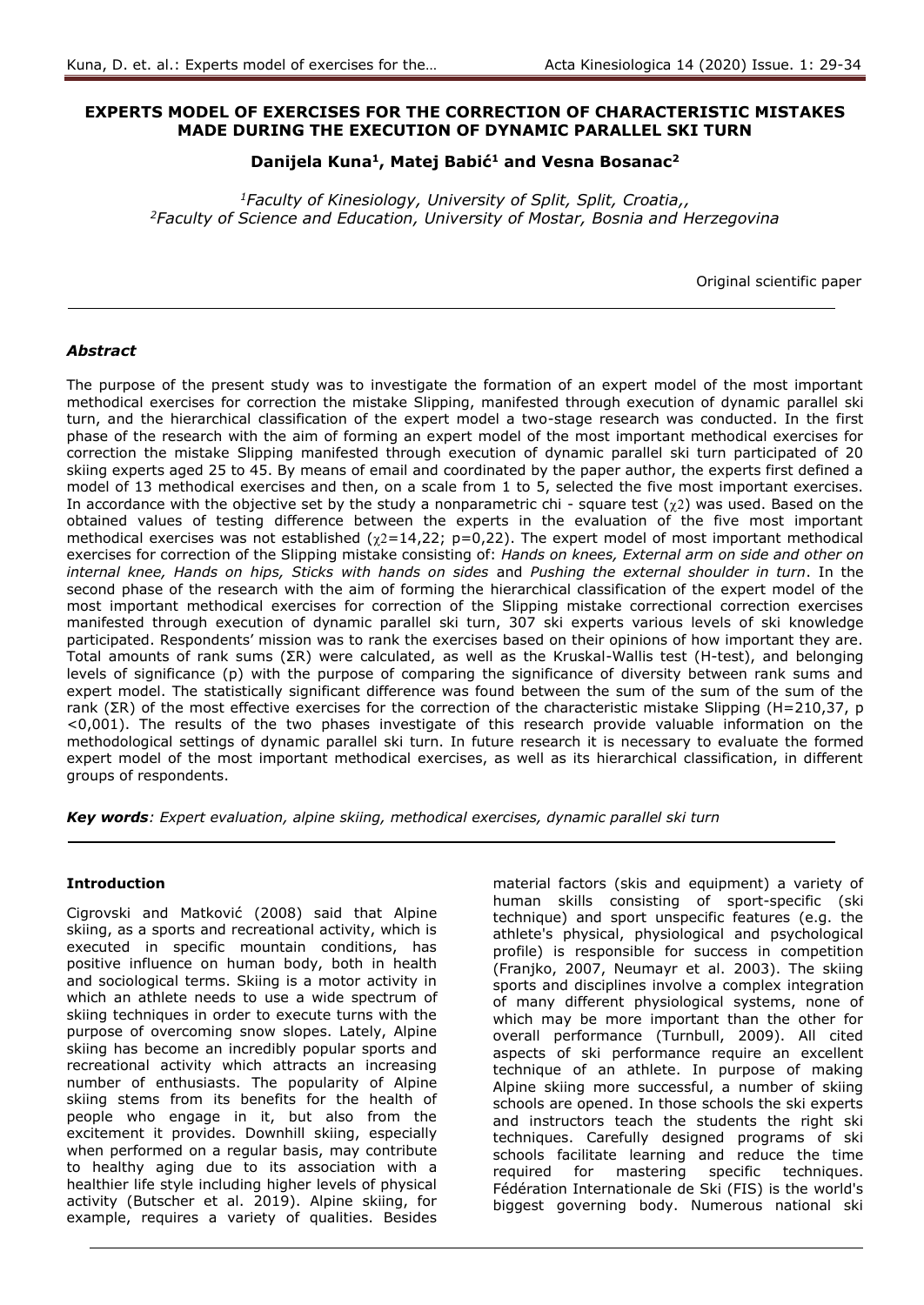federations exist and operate under the supervision of FIS who takes it on itself to organise skiing schools and the instructions. However, there is a certain difference in ski school programs among national federations. Current programs which exist in the territory of ex-Yugoslavia are Slovenian, Croatian and Bosnian and Herzegovinian ski school programs (Kuna, 2013).

Level of expertise and high quality of the instructions given by the skiing teachers and experts is an essential factor in process of adopting and upgrading the motor skills related to skiing techniques. Ski teachers or coaches need to have a wide range of learned motor skills and skiing techniques, methodical and didactical knowledge of learning principles, and the basics of psychological approach when working with people. Due to the fact that the process is aimed on people, there are significant differences between the potential learners, the level of their development and ratio between their anthropometrical specifications, skills and performances. In addition, ski instructors need to understand the dynamics of methodical processes in service of quality learning of ski techniques. Following historical adaptations of ski techniques, carving technique has been profiled as the most popular technique in  $21^{st}$  century. Carving technique is defined as a way of skiing in which skis are positioned in parallel stance in regard to turns. For example, when the movements of Alberto Tomba (the dominant skier in technical disciplines during the late 1980s and 1990s, who has won gold medals in slalom and giant slalom at the World Championships and Olympic Games) were analysed on the basis of slow-motion video recordings and images, coaches realized that he placed more pressure on the tails of the skis after the fall line, enabling "carving" (i.e., cutting into the snow, so that the skis bend into an arc and then turn). The translocation of pressure from the forefoot (at the beginning of the turn) towards the heel (at the end of the turn) is still a feature of alpine ski racing (Supej, 2019, Falda-Buscaiot et al., 2017). Today's carving techniques also rest on these settings, but with accentuation of deflection of body in the opposite side of the hill, and routing knees to the hill. It is important to accentuate the importance of having adequate skis. Carving skis are special because of its lateral curvatures, which makes them easier to control. Typical carving skis have a side cut radius of the order of 16m at a chord length of 170 cm. However, parameters used in various models may be adapted to the intended application (Jentschura, 2003). In previous researches (Kuna, 2013), expert model for teaching dynamic parallel turns is defined, the same as the characteristic mistakes made in the process, and the most important exercises for their correction. Aimed researches seek for further detailed elaboration of methodical settings in teaching parallel dynamic turns with the purpose of improving the quality of the learning process.

Since one of characteristic mistakes in execution of dynamic parallel turns is *Slipping,* this research had

two objectives: a) Forming an expert model of the most important methodical exercises for correction the *Slipping* mistake, manifested through execution of dynamic parallel ski turn, b) Forming the hierarchical classification of expert models for most important exercises for correcting the *Slipping*  mistake through execution of dynamic parallel ski turn.

# **Methods**

## *Participants and procedure of measurements*

Data was collected in order to form an expert model of most important correction exercises for a mistake called *Slipping,* a mistake which most often occurs during the execution of dynamic parallel ski turn. The sample of respondents is formed from twenty state demonstrators. There are eight demonstrators from Croatia team, six demonstrators from Slovenia team and six from Bosnia and Herzegovina team. Following the request of authors of this research, and with the approval of president and members of the executive council of HZUTS Croatia, ZUTS Slovenia and ATUS Bosnia and Herzegovina, the state demonstrators agreed to take part in forming the methodical settings for forming the expert model for correction of the *Slipping* mistake, the one that occurs during the execution of dynamic parallel ski turn. Requests in Microsoft Word form were sent to the respondents via mail, along with the descriptions of each of the elements and their role in research. Through the two-way communication with the author, the experts formed model of the most important methodical exercises for correction the *Slipping* mistake. They had to choose between thirteen correction exercises which are: *Hands on knees – HOK, Hands on hips - HOH, Internal hand on side and external hand on internal knee – IHSEHIK, External arm in front, Internal arm in the extension - EAFIAE, Inner ar min the front – IAIF, Hands on knees with clap during the turn - HOKWC, Internal arm on side and other on hip IASOH, Elevation of internal ski during the turn EISDT, Pushing the external shoulder in turn PESIT, Sticks with arms in front SWAIF, Pull the inner ski back in the turn – PISBIT, Internal stick behind the neck, External stick draws on snow – ISBNESDS, Sticks with arms in the extension - SSWAIE.*

After forming the expert model, they asked the respondents to select/highlight the five most important correction exercises. In order to make the process more transparent, all of the exercises were filmed and put in "gif" format so the respondents can know exactly which element is which. After that, an online poll was formed and sent to all respondents from the second stage of research. A sample of respondents is made by four hundred and sixty ski teachers with various levels of expertise from Croatia, Slovenia and Bosnia and Herzegovina. They were supposed to fill the whole poll and send their personal data and IP addresses. After filtrating of results, three hundred and seven results were used in further data processing. The final sample of respondents was made by one hundred and eighteen Croatian, one hundred and nine Slovenian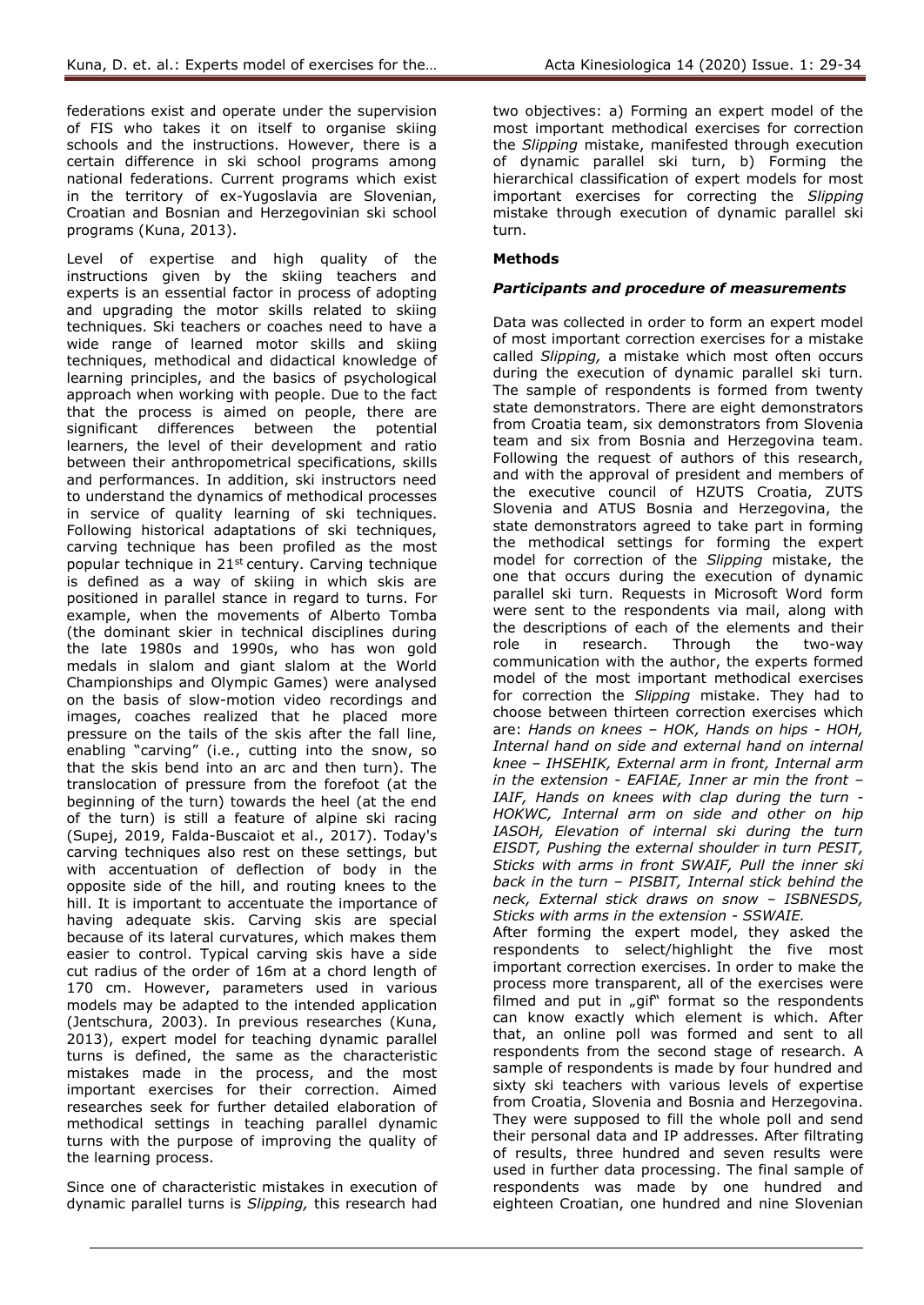and sixty Bosnian ski teachers, aged between twenty five and forty five.

#### *Sample of variables and statistical analysis*

A sample of variables is defined in the first stage of research, with the expert model of most important correction exercises for correction of the *Slipping* mistake consisting of: *Hands on knees, External arm on side and other on internal knee, Hands on hips, Sticks with hands on sides and Pushing the external shoulder in turn.* Respondents' mission was to rank the exercises based on their opinions of how important they are. Data processing was executed with "Statistica Windows 12.0" program, and significance level is set on p<0,001. Total amounts of rank sums were calculated, as well as the Kruskal-Wallis test (H-test), and belonging levels of significance with the purpose of comparing the significance of diversity between rank sums and expert model. In order to achieve harmony between the experts, Kendall Tau (τ) coefficient was calculated.

#### **Results and discussion**

Table 1 shows total values of the most important methodical correction exercises ranking. Based on the results, it can be said that there is no statistically significant difference in the evaluation of five most important methodical correction exercises for the *Slipping* mistake between expert choices. A reason for that is probably the fact that experts defined too wide a spectrum of methodical exercises which have specific values and contributions in

correction of the *Slipping* mistake, so distribution of their values was dispersed.

Table 1. Expert evaluation of the most important correction exercises for the *Slipping* mistake made during execution of the dynamic parallel ski turn. Observed (OF) and expected (EF) frequencies of expert evaluation for correction exercises, value of Chi-square test  $(\chi^2)$  and level of significance (p).

| The most<br>important<br>correction<br>exercises for<br>the Slipping<br>mistake | ΟF                             | EF   |
|---------------------------------------------------------------------------------|--------------------------------|------|
| HOK                                                                             | 9                              | 4,61 |
| нон                                                                             | 7                              | 4,61 |
| <b>IHSEHIK</b>                                                                  | 8                              | 4,61 |
| <b>EAFIAE</b>                                                                   | 3                              | 4,61 |
| <b>IAIF</b>                                                                     | $\mathbf{1}$                   | 4,61 |
| <b>HOKWC</b>                                                                    | 4                              | 4,61 |
| <b>IASOH</b>                                                                    | 4                              | 4,61 |
| <b>EISDT</b>                                                                    | 2                              | 4,61 |
| <b>PESIT</b>                                                                    | 7                              | 4,61 |
| <b>SWAIF</b>                                                                    | 3                              | 4,61 |
| PISBIT                                                                          | 2                              | 4,61 |
| <b>ISBNESDS</b>                                                                 | 4                              | 4,61 |
| <b>SSWAIE</b>                                                                   | 6                              | 4,61 |
|                                                                                 | $\gamma$ 2=14,22<br>$p = 0,22$ |      |

After analysing five most important methodical correction exercises for the *Slipping* mistake it is clear that the exercise with the biggest value is the one called *Hands on knees*.



Picture 1. *Hands on knees*



The goal of the students while executing the exercise called *Hands on knees* during the dynamic parallel ski turn is to push their knees in the way of motion and thus place their skis on their edges.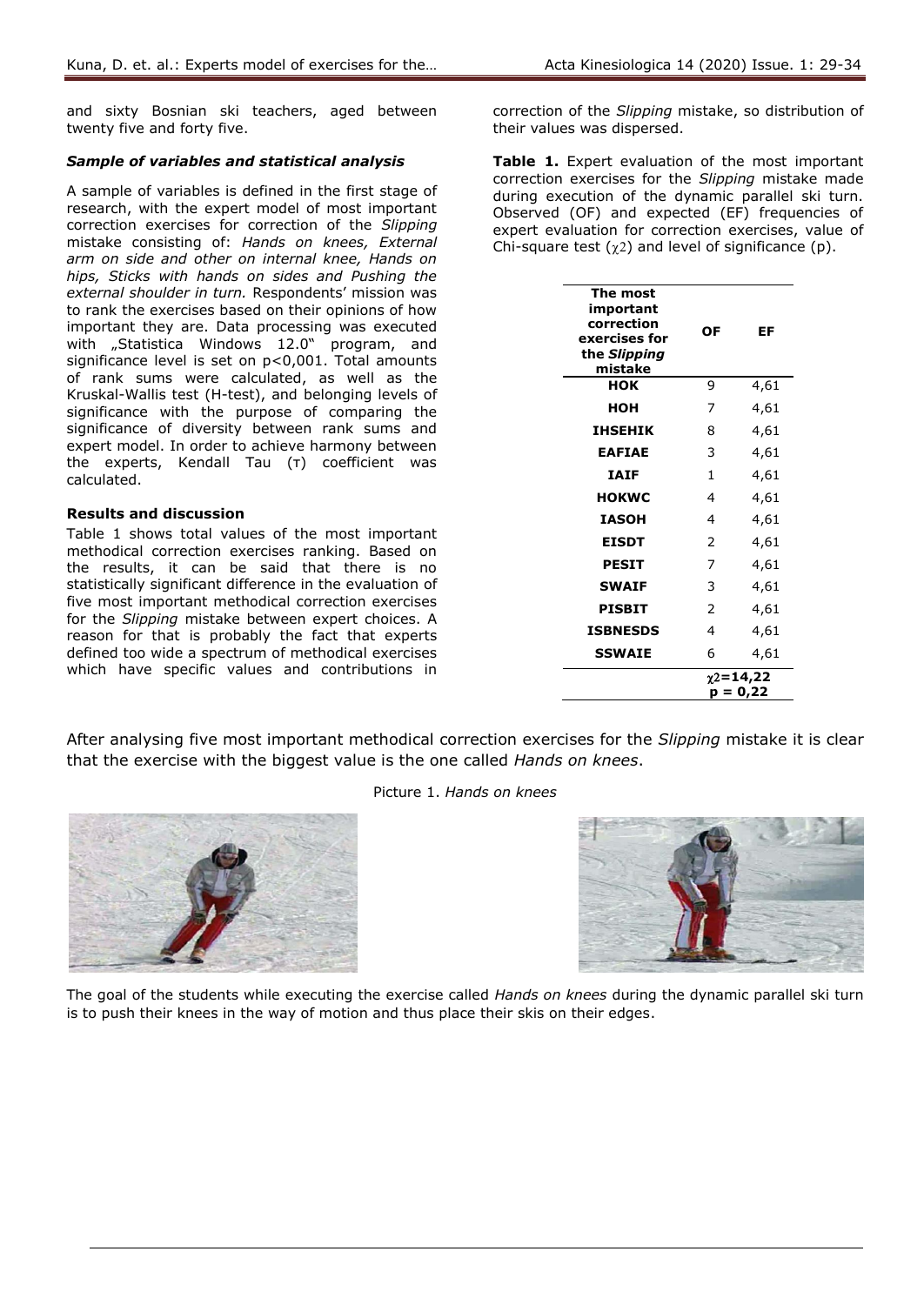



The second exercise is called *Internal hand on side and external hand on internal knee*. When performing it, the student needs to push the internal knee on the external edges while simultaneously pulling the internal knee with external hand in order to increase the side bend of the trunk which means getting into the best position for carving on the internal ski edges. Next exercises are *Pushing the external shoulder in turn* and *Hands on hips* which have the same value of expert evaluation.

Picture 2. *Internal hand on side and external hand on internal knee*

Picture 3. *Hands on hips*





When holding the hands on hips, the student is focused on attaining the right centre of gravity on skis and placing the skis on their internal edges in order to perform the turn. This methodical correction exercise is especially valuable because, during the dynamic parallel ski turn with hands on hips, the student is getting a feel, a notion of what the right position of skis is, which depends on the steepness of the hill and hip width.

Picture 4. *Pushing the external shoulder in turn*





Pushing the external shoulder in turn is an exercise in which student, during the dynamic parallel ski turn, has sticks positioned parallel with the hill all the while pushing his external shoulder on external side and simultaneously pushing his knees and hips in the centre of turn, which enables a good side bend of trunk and dominant pressure on the external ski.

Picture 5. *Sticks with arms in the extension*



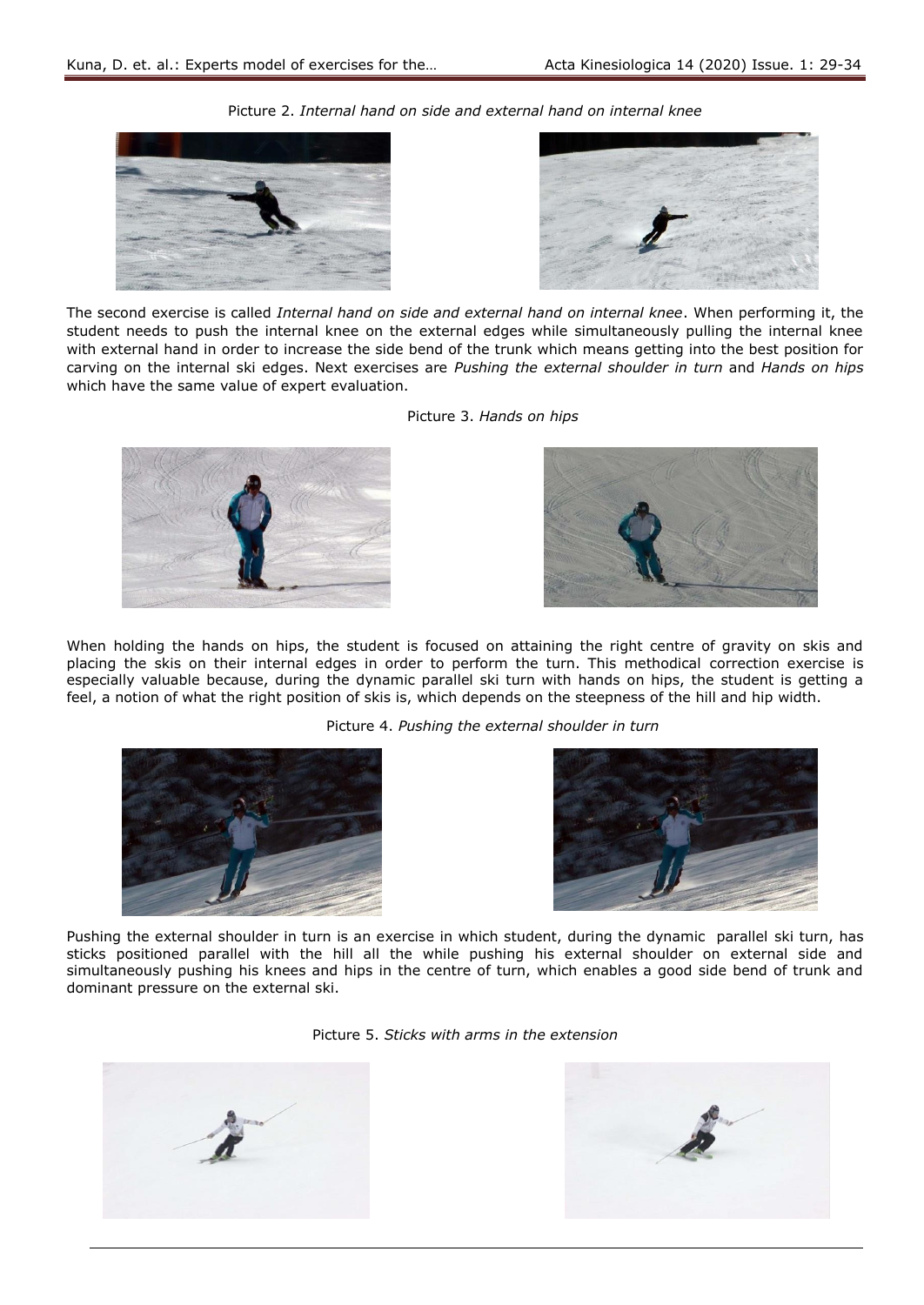The last methodical correction exercise in expert evaluation results is called *Sticks with arms in the extension* in which the students hold their sticks in extension of arms on sides while executing dynamic parallel ski turn. During the execution of the turn the student pushes his internal hand holding the stick on side in parallel position with hill while his external hand with stick pushes down in parallel position with hill, and the angle depends on the steepness of the hill and on the movement of the body. This exercise is valuable and useful because it demands the trunk to be bent during the turn.

Table 2. Sum rank of evaluation of the most efficient methodical correction exercises for the *Slipping* mistake made during the execution of dynamic parallel ski turn, Kruskal-Wallis test (H-test) and level of significance (p).

| The most efficient correction exercises for the Slipping mistake |      |      |                |              |     |  |  |
|------------------------------------------------------------------|------|------|----------------|--------------|-----|--|--|
|                                                                  | HOK  | нон  | <b>IHSEHIK</b> | <b>PESIT</b> | ΣR  |  |  |
| <b>HOK</b>                                                       |      |      |                |              | 838 |  |  |
| HOH                                                              | 0,00 |      |                |              | 692 |  |  |
| <b>IHSEHIK</b>                                                   | 0,00 | 0,00 |                |              | 980 |  |  |
| <b>PESIT</b>                                                     | 0,00 | 1,00 | 0,00           |              | 662 |  |  |
| <b>SSWAIE</b>                                                    | 0,00 | 1,00 | 0,00           | 1,00         | 664 |  |  |
| $H = 125,06$ ; $p < 0,001$                                       |      |      |                |              |     |  |  |

The analysis of received rank sum values for most efficient methodical correction exercises, gathered from ski teachers with different level of education (N=307), from H-test and p values, shows that there exist statistically significant differences (Table 2).

With the use of non-parametric post-hoc analysis, it has been found that there is significant difference (p=0.000) between sum rank results of methodical correction exercises *Hands on knees*, *Hands on hips*, *Internal hand on side and external hand on internal knee*, *Sticks with arms in the extension* and *Pushing the external shoulder in turn.* Also, there is statistically significant difference (p=0,000) between variables *Hands on hips* and *Internal hand on side and external hand on internal knee*, as well as between variables *Internal hand on side and external hand on internal knee*, *Pushing the external shoulder in turn* and *Sticks with arms in the extension*, *Internal hand on side and external hand on internal knee* and *Sticks with arms in the extension.*

According to received differences between sum ranks of methodical correction exercises, a hierarchical classification of selected exercises was constructed. The correction exercise with the highest value in efficiency of correcting the *Slipping*  mistake is the one *called Internal hand on side and external hand on internal knee*. Exercise called *Hands on knees* is in the second place. Third place belongs to exercises *Hands on hips, Sticks with hands on side* and *Pushing the external shoulder in turn.*

Exercise called *Internal hand on side and external hand on internal knee* is a high quality exercise in which students need to stimulate their kinaesthetic organs and their proprioception. These dimensions are as important in the process of learning ski techniques as they are in the manifestation of dynamic parallel ski turn. Continuous active

cognition of the stance of the body in regards to the hill is an essential element of a high-quality ski technique and skiing itself. Second exercise, according to the sum rank results, is an often practised exercise in ski schools because it directs the students' focus on the movement of knees, which is often the reason for making mistakes during the dynamic parallel ski turn. Because knee is one of the biggest joints in human body, it has many proprioceptors that need to be activated in order to be strengthened and improved, and to get the right position of the body during the execution of the turn. Students often put too little effort into lateral pushing of the knees "to the hill" and forward because they are afraid, and this exercise can help overcome that fear. The exercises in the third place are used for getting the right body position and body control, too. The exercise *Hands on hips* is used for accentuation of movement in the hips. If we consider importance of hip movement during the execution of dynamic parallel ski turn, this exercise is quite important. In comparison to the exercise called *Hands on hips*, this exercise is positioned on lower place in hierarchical classification probably because of getting the hips into the correct position as a precondition for getting the correct position of knees during the execution of dynamic parallel ski turn. According to expert evaluation, exercise called *Sticks with hands on side* is, in hierarchical classification, at the same level of importance as is the exercise *Pushing the external shoulder in turn*. Aimed exercises are helpful because they demand active posture, and the lateral trunk bends downhill. Precondition for a quality execution of those exercises is a good coordination of the students, and an adequate amount of pressure on external ski during the turn. That can be really challenging because students need to control all the key elements and determinants of dynamic parallel ski turn.